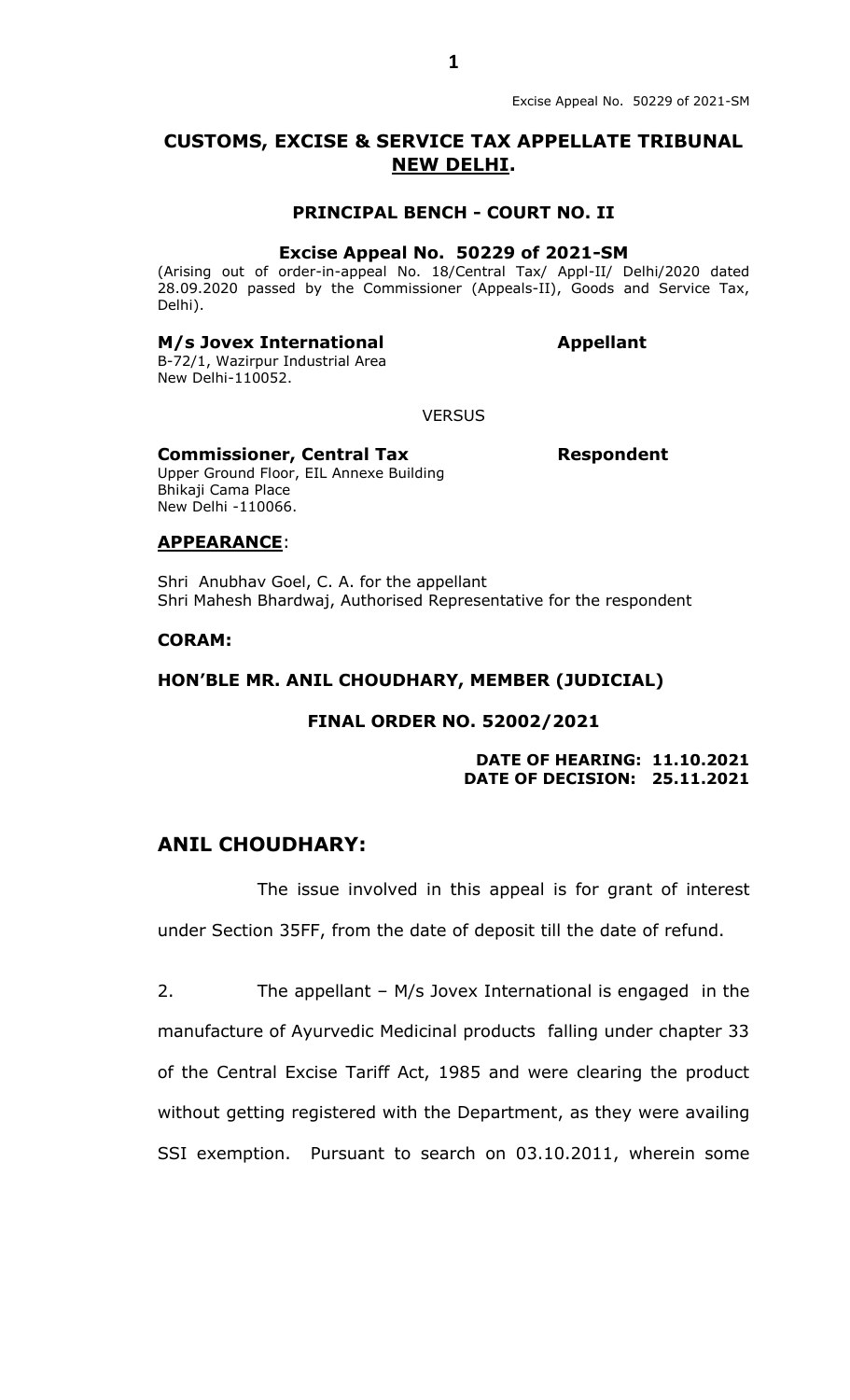documents were resumed. Thereafter Department directed the appellant to deposit an amount of Rs. 25 lakhs, which was deposited by cheque dated 25.10.2011. Pursuant to show cause notice, a demand of Rs. 1,09,01,676/- was confirmed, vide order-in-original dated 20.04.2015, and the said amount was appropriated towards payment of duty.

3. Being aggrieved, the appellant appealed before this Tribunal, which was allowed vide Final Order No. 53317 -53320/2018 dated 27.11.2018, and the order-in-original dated 30.04.2015 was set aside with consequential benefits.

4. On being successful in appeal, the appellant filed refund claim vide application dated 16.07.2019, and also annexed the letter of HDFC Bank, confirming payment of Rs. 25 lakhs in the month of October, 2011. The Assistant Commissioner was pleased to pass the order of refund for a sum of Rs. 25 lakhs. So far the interest is concerned, he granted interest @ 6%, for a truncated period of 68 days instead of allowing the interest as per Section 35EE. The appellant carried the matter before the Commissioner (Appeals) for not giving interest for the full period. The Commissioner (Appeals) was pleased to dismiss the appeal, observing that when Department recovers an amount for non justifiable reason or illegal or without authority of law, and then in that situation the Court awards interest. Further observing that the recovery should be held unjustifiable or it should be illegal recovery, in colourable exercise of power, and thus the Court has to look into each of the case, for award of interest. He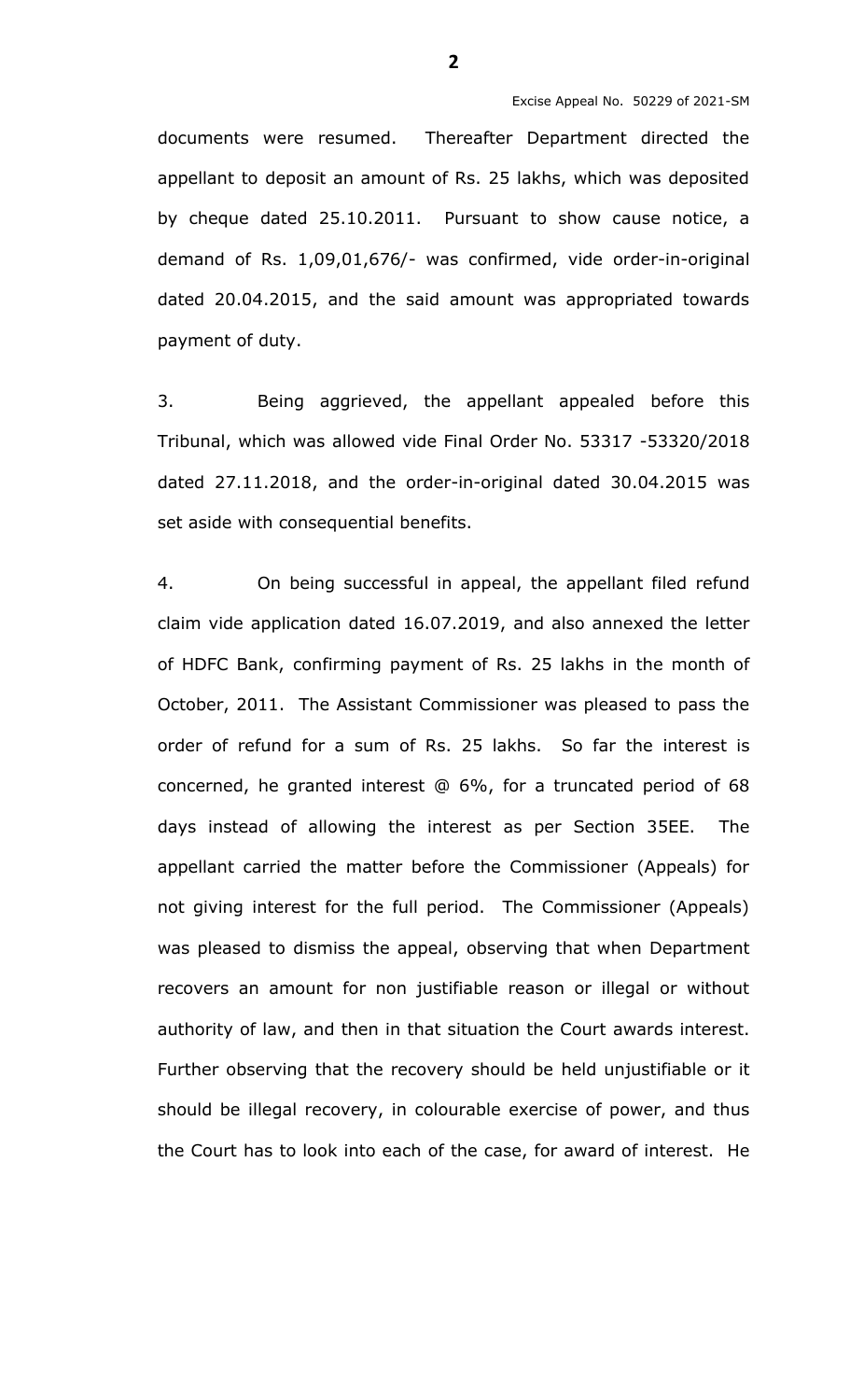further referred to ruling of the Hon'ble High Court in **Tata Iron & Steel Co. Ltd.,** vs. **UoI -2013 (295) ELT 526 (Jhar.)**. He further referred to Section 11BB of the Act and observed that interest as per Section 11BB admittedly stands paid to the appellant, and hence no interference is called for.

5. Being aggrieved, the appellant is before this Tribunal inter alia on the ground that the Commissioner (Appeals) have erred in relying of the provisions of Section 11BB, whereas the applicable provision in the facts of the present, is Section 35FF. Section 35FF provides for grant of interest (as amended and substituted w.e.f. 06.08.2014), which provides that on an amount deposited by the appellant under Section 35F, the same is required to be refunded consequent upon the order of the Appellate Authority, and there shall be paid to the appellant interest at such rate (notified as 6% p.a.) on such amount from the date of payment of the amount, till the date of refund of such amount; provided that the amount deposited under Section 35F prior to 06.08.2014 shall continue to be governed by the provisions of old Section 35FF, as it stood prior to amendment.

6. Learned Counsel also relies on the ruling of this Tribunal in the following cases:-

- i) Marshal Foundry & Engg. Pvt. Ltd., vs. CST- F.O. No. 61058-61062/2019 dt. 28.11.2019.
- ii) Riba Textiles Ltd. (Appeal No. 60446 of 2018)
- iii) Jay Shree Tea & Industries vs. CCE and SS Dye & Chemicals Ltd.,
- iv) Sandvik Asia Limited (S.C.)

**3**